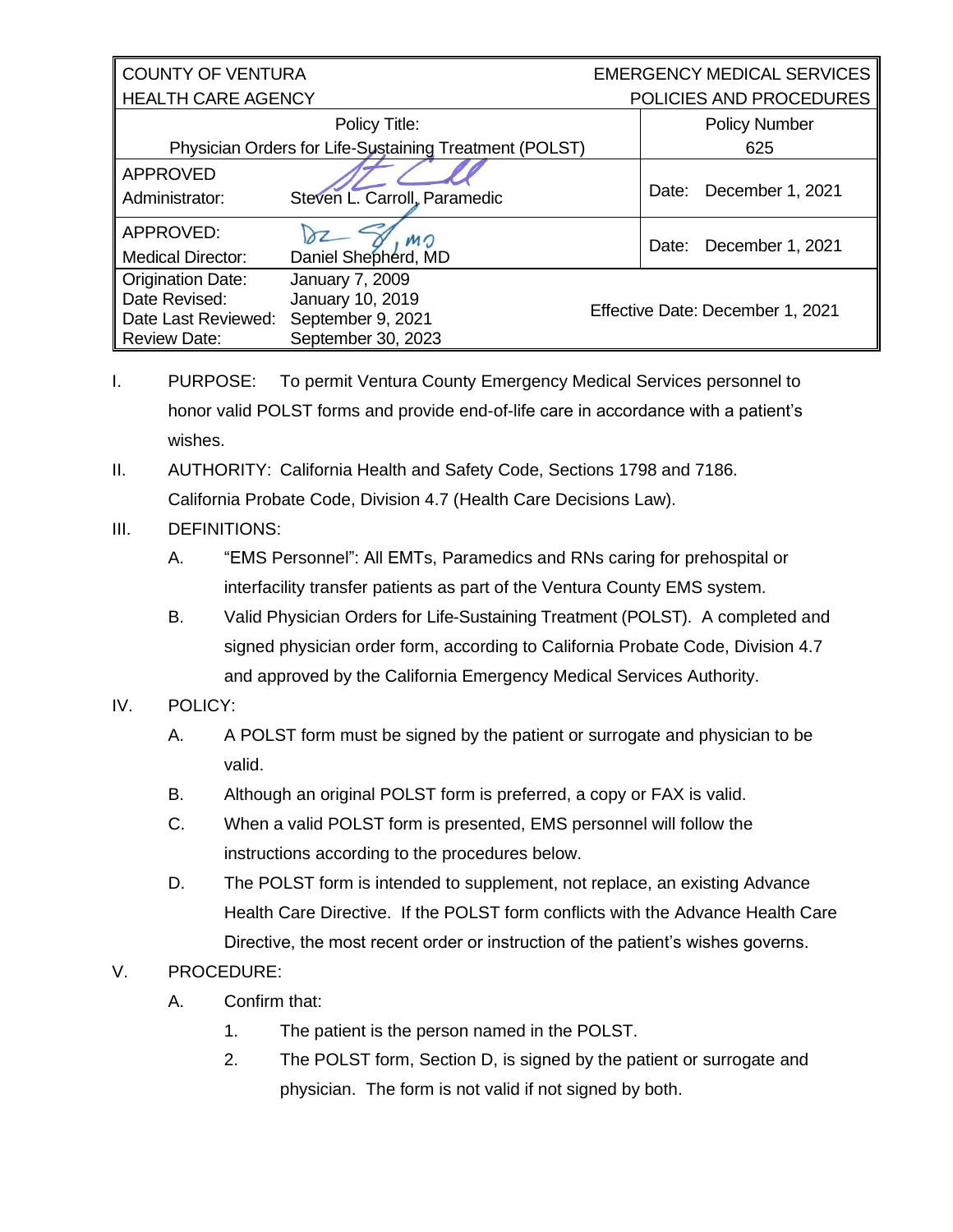- B. POLST form Section A:
	- 1. If the patient has no pulse and is not breathing AND "Do Not Attempt Resuscitation/DNR" is selected, refer to VC EMS Policy 613 – Do Not Resuscitate.

\_\_\_\_\_\_\_\_\_\_\_\_\_\_\_\_\_\_\_\_\_\_\_\_\_\_\_\_\_\_\_\_\_\_\_\_\_\_\_\_\_\_\_\_\_\_\_\_\_\_\_\_\_\_\_\_\_\_\_\_\_\_\_\_\_\_\_\_\_\_\_\_\_\_\_\_

- 2. If the patient has no pulse and is not breathing AND EITHER "Attempt Resuscitation/CPR" is selected OR neither option is selected then begin resuscitation. (Selecting CPR in Section A requires selecting Full Treatment in Section B)
- C. POLST Form Section B: This section applies if the patient has a pulse and/or is breathing.

1. If **"Full Treatment**" is selected, the following treatments may be done as indicated:

- a. All items included in Selective and Comfort-Focused Treatment
- b. Intubation and other advanced airway interventions
- c. Mechanical Ventilation
- d. Cardioversion / Defibrillation

2. If **"Selective Treatment"** is selected, the following treatments may be done as indicated:

- a. All items included in Comfort-Focused Treatment
- b. General Medical Treatment
- c. IV Antibiotics
- d. IV Fluids
- e. Non-Invasive positive airway pressure

3. If **"Comfort-Focused Treatment"** is selected, the following treatments may be done as indicated:

- a. Relieve pain and suffering with medication by any route as needed
- b. Oxygen
- c. Suctioning
- d. Manual treatment of airway obstruction